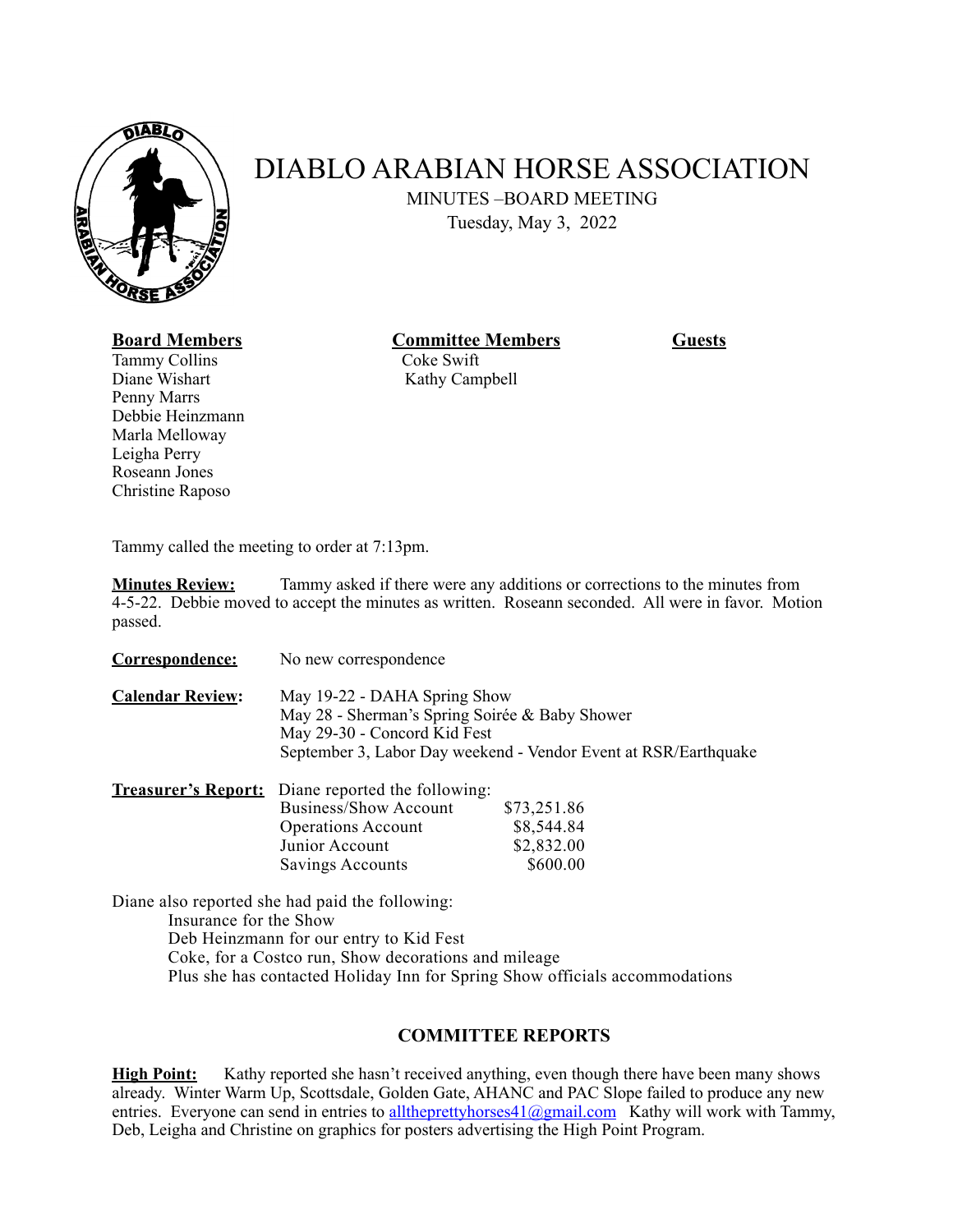**Awards Dinner:** Marla reported she had not received a response from Paige Haverland regarding Fox Haven Ranch as a venue for our dinner.

**Club Excellence Entry:** Opportunities coming up this month.

**Breed Awareness, Family Outreach, Public Relations:** Jill Sherman will let us put up a DAHA Club booth at their Soirée and Baby Shower, Saturday, May 28. Tammy, Marla, Diane, Roseann, and Leigha will head this up. Marla suggested bringing horse pictures to color. She will bring pictures and crayons. Small water bottles with a DAHA logo sticker were suggested, for giving away. Tammy created a sticker. Marla will pick up 100 small bottles of water. Jill Sherman requested pool noodle horses as a craft activity. Diane offered to pick up the supplies needed for that project. T-shirts to sell were also brought up. Tammy will work on a design. Diane moved we approve a budget of \$375 plus \$50 for the water bottles. All agreed. Any left overs can be used at Kid Fest.

We are going to set up a booth at the Concord Kid Fest, May 29-30, Sunday and Monday, held on the Mt Diablo High School Campus. Deb will check to see if we are allowed to bring a horse. We could set up Peyton's Kissing Booth as part of our display. We will also bring Goldie, in Costume, for another photo op. One of us will pick up Goldie from his current location at Summit Ranch, sometime within the following week. Deb, Diane, Marla, Leigha and Roseann have all offered to help.

Coke reminded us we need to have insurance in place for these events. Diane said she could contact our insurance company and ad a short term writer for \$80.

Tammy is planing a Vendor event at RSR, over Labor Day weekend, Sept 3. There will be a kids corner, tack swap, lots of vendors and more.

**Social Media, Newsletter:** We need to think about making a flyer for the Fall Show soon, to post at other events and all social media.

**Horse Shows:** Coke reported Jenny will have all the ribbons ready in time for the show. We all need to work on getting class sponsors. So far, we only have 80 horses entered. We need to postpone the late entry fee.

It was pointed out that removing qualifications for Regionals and Nationals, has hurt the Club shows. Plus, Del Mar switching their Show dates to our Spring Show dates have dropped entries even more. Coke thought maybe we should drop a day off our Spring Show. Marla agreed, as did most of the board.

Tammy suggested we change our focus to the Fall Show.

Coke stated we may loose money at this show, due to fewer entries and the high coat of air travel. One judge is flying in from the east coast, and airfares have skyrocketed. Coke reminded us, the judges have to be picked far in advance. We have no control over airfare.

More input on choosing judges will be welcomed. Our show pays \$350 a day for a judge, while other shows may pay \$400-\$450 a day. Sport Horse/Dressage judges can cost \$500-\$550. Any chosen judge, may not have judged in Regions 1,2 or 4 just prior to our show. Repeat judges are frowned upon. They should not have judged in the same state or area within the recent past. Penny reminded us, not all judges have the right credentials. That has to be taken into consideration, too.

Debbie asked if we could get more input from our local trainers. Penny suggested sending out an email, however, it was decided those would most likely get lost, overlooked or deleted. Diane suggested personal phone calls. Leigha thought it would be best to have one of us ask questions personally, possibly filling out a questionnaire. Kathy and Penny offered to approach individual trainers at the Spring Show, and ask for their input on how to make the show better.

Tammy said we need to take a hard look at how we benefit those who do come to our shows. How do we work with who does come. This can be an item on the questionnaire. Maybe the answer is to turn our Spring Show into a two day Value Show.

Diane reiterated, something has to change. We need to plan another Show meeting after the Spring Show is over.

**Trail:** Penny reported she is planing a horse camping weekend at Stewart Horse Camp in August.